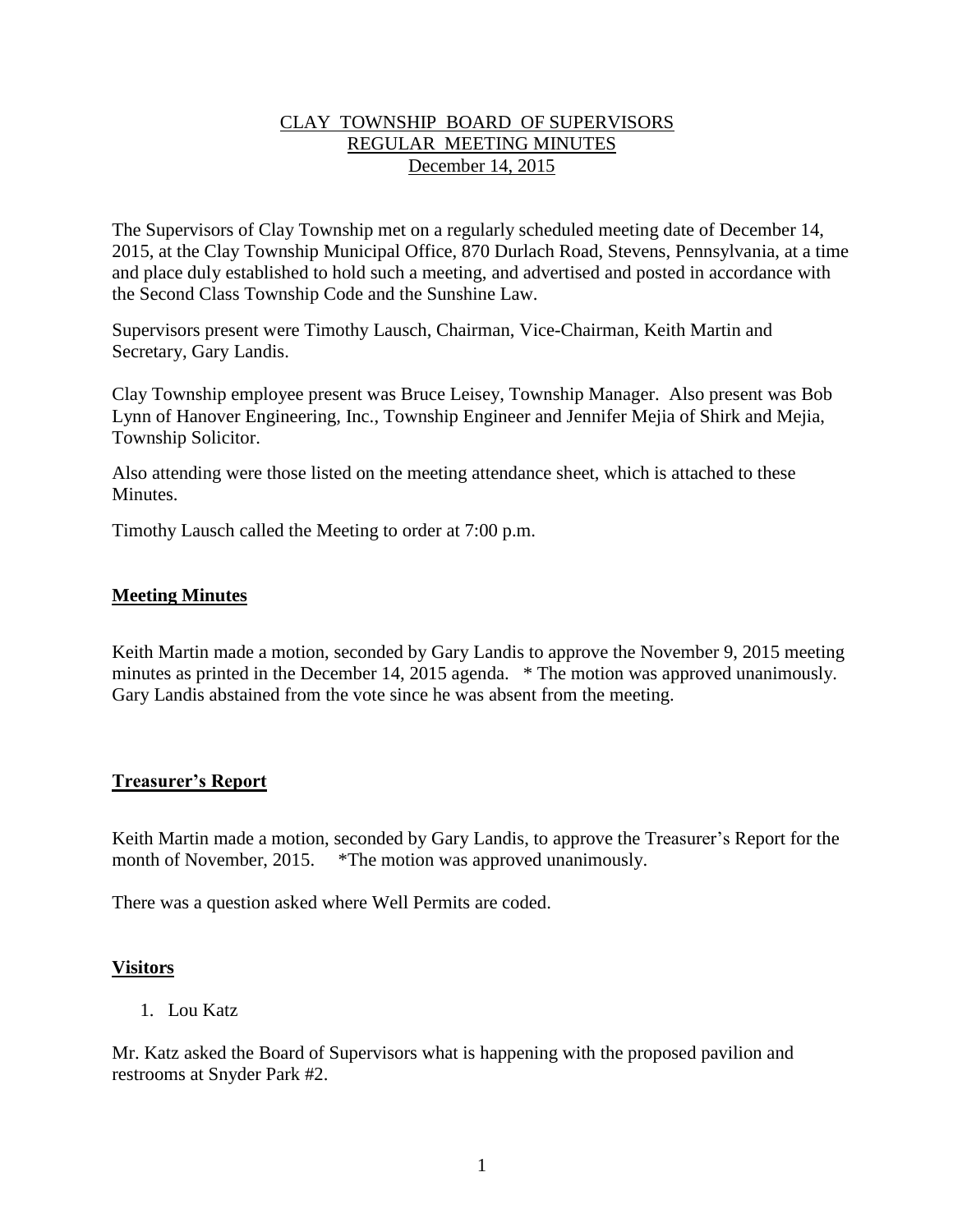The Township Manager informed Mr. Katz that Township Staff is currently working through the details with the DCNR (grant organization) and hope to put the project out to bids in February 2016.

# 2. Ephrata Public Library

Lloyd Chapman – 328 HomeTowne Blvd; asked the Board of Supervisors to support the library at \$5.00 per capita.

Jean Price – 1390 Forest Hill Rd; stated she loves the library and that it is the busiest library in the County. She also stated that Clay Township needs to increase their donation or Ephrata Borough will cut their donation.

Walt Trumbauer – 1360 Pleasantview Rd; stated he uses the library frequently and the library provides important services to the entire community. He asked the Township to support the library to the highest extent possible.

Jon Price – 106 Forry Dr; stated he loves the library, he feels Ephrata Borough has good points and the Township needs to step up and be a participant in the community.

Ralph Kurtz – 245 Durlach Road; stated he appreciated the support comments, he stated that he has never used the library and doesn't mind tax dollars being donated to library. He also asked what percentage of Clay Township residents use the library.

Barb McCaffrey – 1709 Girl Scout Rd; stated that we should be encouraging residents to use the library

Levi Zimmerman – 380 Durlach Rd; stated he agrees with the supporters of the library

Penny Talbert – Ephrata Public Library; stated that the library is currently a minimum staffing and operating hours and if they lose State Funding it would equal \$180,000.

Jon Price – stated several library employees live in Clay Township

Jon Price – asked if the Township could commit to increasing the donation \$500 per year over the next 3-4 years?

Ralph Kurtz – stated that \$31,000 is a lot of money, he asked if attendees could pay per visit?

The library cannot charge attendees for services.

Glen Hursh – 515 Clearview Rd; his understanding is that we use 9% of services and pay 6% of costs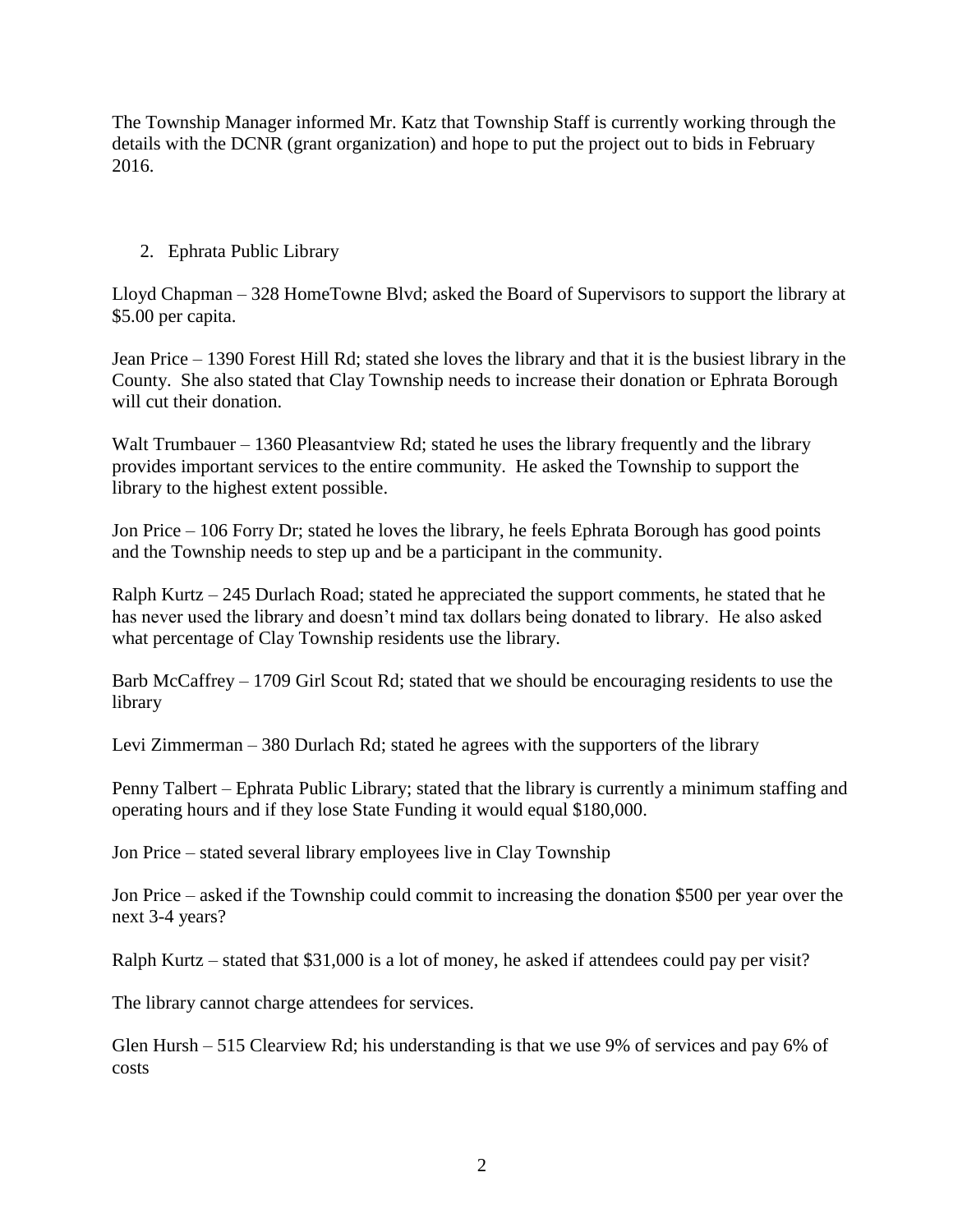Gary Landis stated that \$5.00 per capita is a goal for the Township. He stated in the first draft 2016 budget, there was no increase. The budget was recalculated and an additional \$500 is proposed for the library. He said that Township residents are not interested in a tax increase.

Penny Talbert – stated that the school contributes \$4,000 to the library

Gary Landis stated that he cannot make a commitment to the future but will strive to get to the goal of \$5.00 per capita.

Ralph Kurtz – stated every organization needs more money, business and farms pay a majority of the taxes, everyone needs money. He also stated that no everyone uses the library just like not everyone uses public parks. He recognizes the Board of Supervisors has a tough job.

Brenda Landis – 110 Yummerdall Rd; stated that she uses the Lititz Library cause it is easier to get in and out of.

Lou Katz  $-30$  Meadow Dr; stated that in NJ (where he is from) the library does not get used, he also feels that the building is high maintenance.

Penny Talbert – stated that Ephrata Borough owns the building.

Lou Katz – asked if Ephrata Borough is paying all the bills why does the library need additional money from the Township?

Tim Lausch stated that the Township did make an effort with the \$500 increase in donation amount. He also said that it is not possible to get to the \$5.00 per capita without raising taxes.

Keith Martin stated that Gary Landis addressed the way he feels. When the economy crashed, the Township cut back expenses and now is in a "catch up" mode. There is a need to add Public Works personnel and update equipment.

Keith Martin stated that the State mandates the library to expend \$5.00 per capita to receive State Aid.

Penny Talbert – stated that Ephrata Township is at \$3.50 per capita, Ephrata Borough is \$4.70 per capita and Akron Borough is at \$2.90 per capita.

Ralph Kurtz – asked how funding is collected?

Penny Talbert – stated that funding is based on population and other criteria.

At this time Tim Lausch closed comments regarding library funding.

Tim Lausch stated that in 2016 the donation was increased \$500 to \$21,500.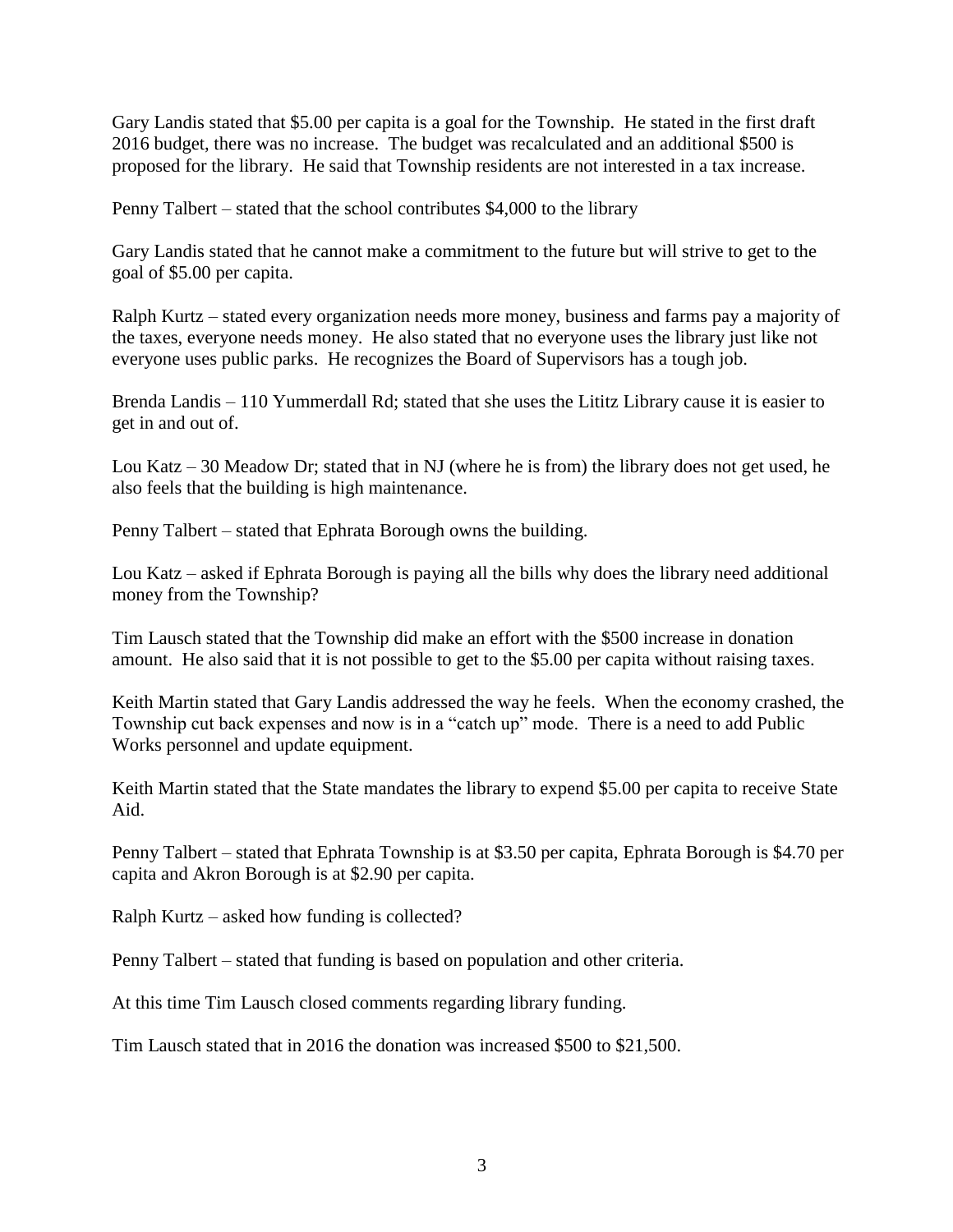Keith Martin agreed with the donation of \$21,500 which is a \$500 increase from the first draft budget. He thanked everyone for coming to the meeting and sharing their comments.

Gary Landis also thanked everyone for coming to the meeting and expressing their opinions.

# 3. Jon Price, Board Member of Ephrata Rec Center

Mr. Price asked to discuss funding for the Ephrata Rec Center Capital Improvement Fund. He stated that the Township contributes to the Summer Rec Program which goes directly to support Clay Elementary School students who attend the Summer Rec Program. The Ephrata Rec Center is asking \$1.00 per capita for 3 years for the Capital Funding Program.

Ralph Kurtz – stated one reason he does not use the rec center is because you must pay a full membership to use just one machine.

Tim Lausch stated that the 2016 budget will contribute \$1,000 to the Capital Funding Program and in 2015 the Township contributed \$1,500 to the fund.

Keith Martin asked if the Rec was soliciting for funds?

Jon Price stated that the Ephrata Rec has raised \$600,000 through fundraising. He thanked the Board of Supervisors for their 2015 contribution and the 2016 contribution.

Ralph Kurtz asked how much of the budget is from memberships and donations?

# **Engineer's Report**

1. John R and Stephanie Gooding – Subdivision Plan

Ron Hogg, Land Grant Surveyors, reviewed the plan with the Board of Supervisors. The Gooding project proposes to subdivide 1.79 acre lot with dwelling from a 6.499 acre tract that contained 2 dwellings. The resultant lot will contain 4.846 acres and one dwelling. The new lot will have access to Kleinfeltersville Road via an existing 12' R-O-W Agreement through the neighbor's property.

Gary Landis made a motion, seconded by Keith Martin to approve deferral of Section 403.D.4 and Section 403.D.26. The applicant shall submit a driveway exhibit to the Township which shows a schematic future driveway location and proposed grading for a driveway within the Lot 2 flagpole to prove that access to Lot 2 is feasible in the event that the existing access right-of-way is to be extinguished. Clay Township Planning Commission recommended a deferral of this requirement at their November 23, 2015 meeting. \* The motion was unanimously approved.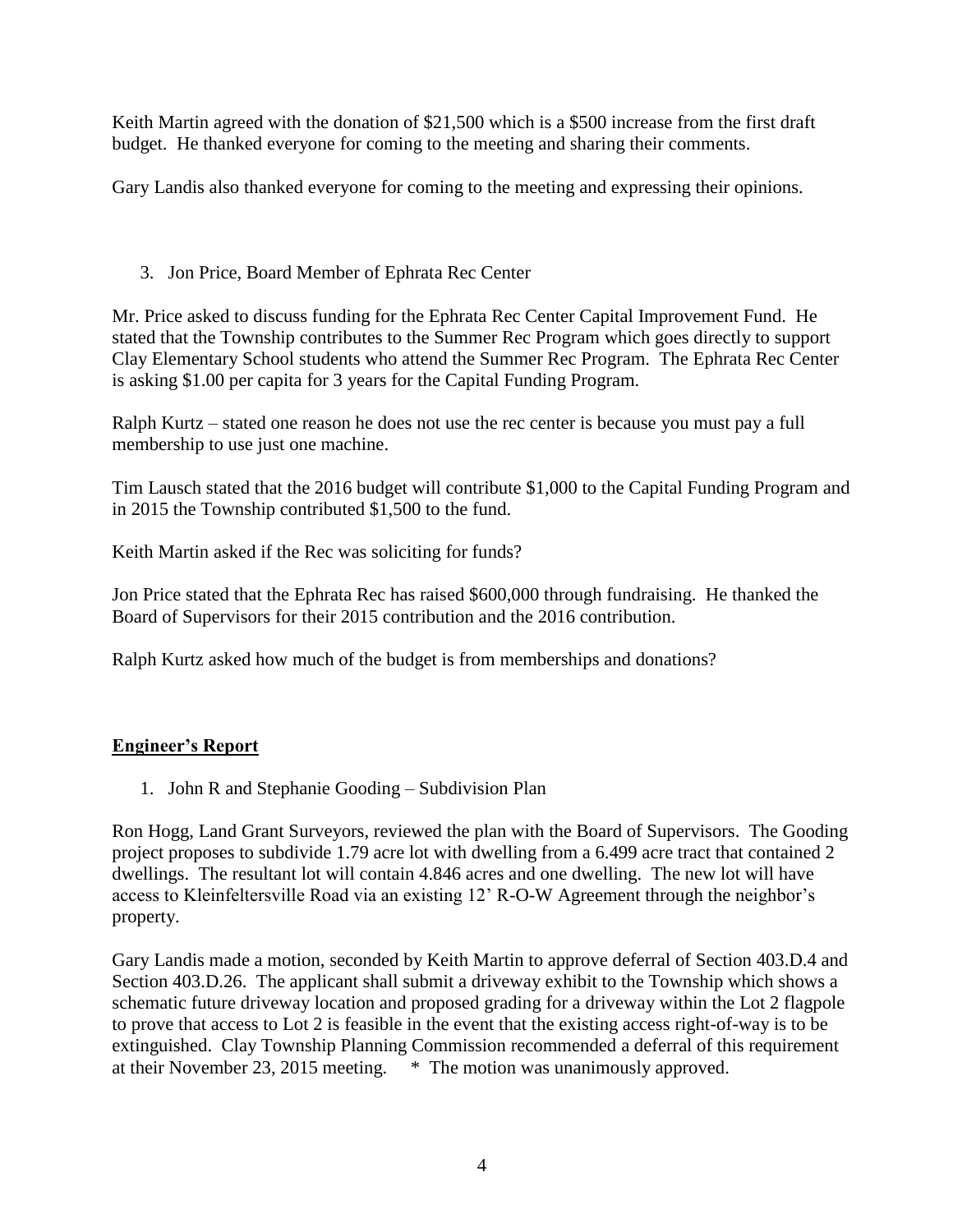Keith Martin made a motion, seconded by Gary Landis to approve the plan contingent on compliance with the Hanover Engineering letter dated 12/10/15. \* The motion was unanimously approved.

\*\* Gary Landis excused himself from the meeting at this time because of a conflict with the next agenda item. Gary is part owner of the property. \*\*

# 2. Christian Landis – Land Development Plan

Christian Landis and Joan Kimsey reviewed the plan with the Board of Supervisors. Christian Landis is planning to expand his farm operation with the construction of two poultry barns located on the south side of Durlach Hill Road between Durlach Road and Flintstone Road. The new poultry barns will be constructed approximately 100 feet east of existing barn. The total delineated earth disturbance area is approximately 5.96 acres.

The Board of Supervisors discussed compliance with Section 403.D.23 of the SubDivision and Land Development Ordinance. The Township agreed to do a traffic study to determine the speed limit requirement and the applicant agreed to reimburse the Township for the cost of the study and signs.

The Board of Supervisors had concerns with potential of additional water on the Strauss property. Joan Kimsey and Bob Lynn stated that the Strauss property will not have any additional stormwater issues with the additional water coming from the Landis property due to the timing of the discharge of the water from the property.

Keith Martin made a motion, seconded by Tim Lausch to approve the following waivers, modifications and deferrals for the plan. \* The motion was unanimously approved.

### Section 401.B.9, Section 403.D.13 and Section 607.E – Location and material of all lot line markers

The applicant is requesting a waiver of the requirement to provide the location and material of all lot line markers on the land development plan. The justification provided for this is the project is an existing Agricultural property subject to agricultural land preservation easement. The property is protected from future development under these easements. No boundary survey was performed as part of this project, only a survey of the topographic information was performed.

# Section 402.A.1 – Plan Scale shall be a minimum of  $1" = 50'$

The applicant is requesting a modification of the requirement to provide a minimum plan scale of 1"=50'. The applicant has provided a site plan at a scale of 1"-100'. The justification provided is that the total lot area is 75 acres.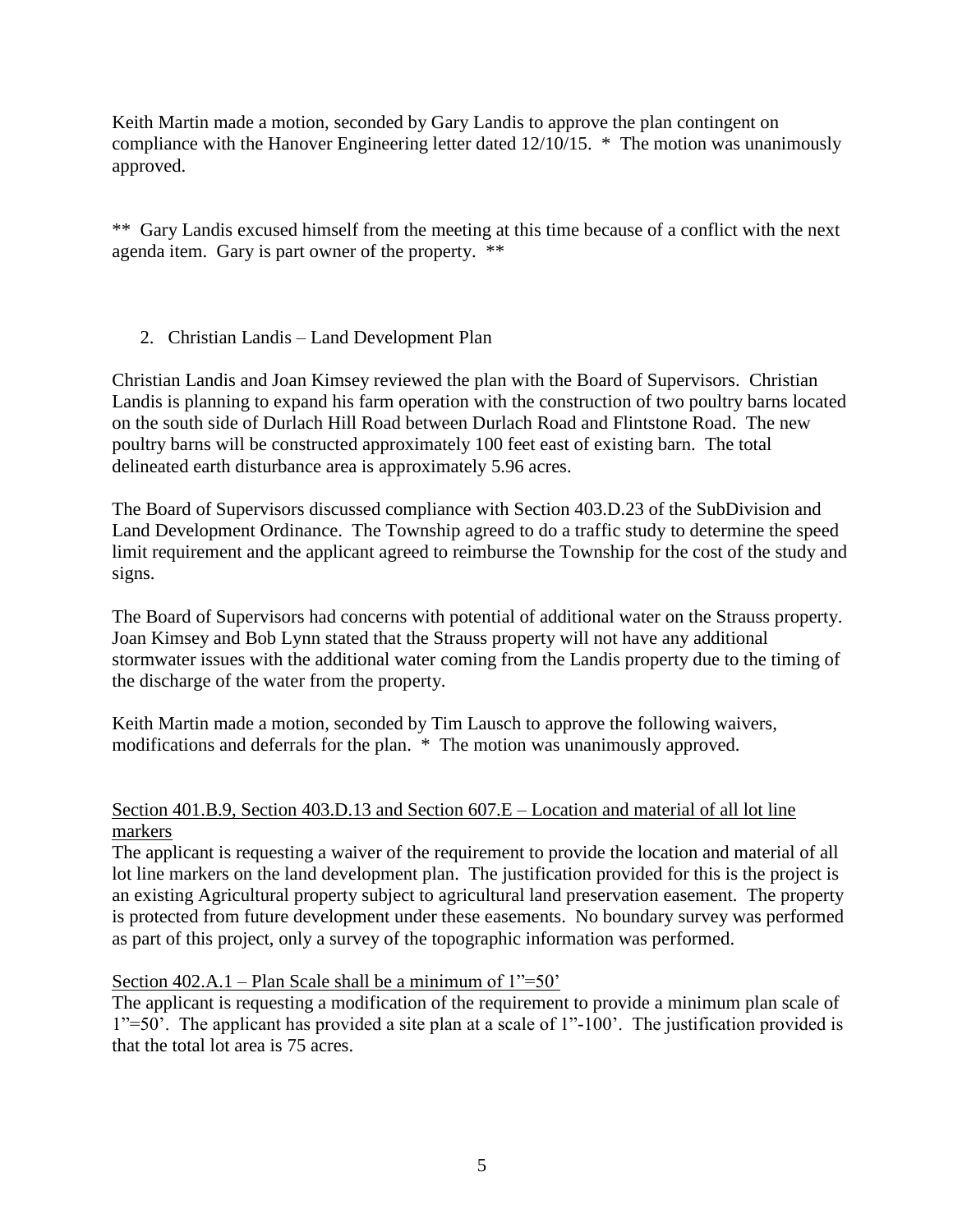### Section 403.E.4.f – Land Development Agreement

The applicant is requesting a waiver of the Land Development Agreement requirement for the project. The applicant states the project is not creating any additional lots nor conveying any public amenities. The applicant also indicates the project will have a Stormwater Management Agreement and Declaration of Easement Agreement which will address any issues of future maintenance and site access.

Section 602.K and Section 602.K.2 – Minimum 60-foot right-of-way width for Durlach Hill Road The applicant is requesting a waiver of the requirement to provide a minimum 60 foot side rightof-way for the portion of the Durlach Hill Road adjacent to the project site. The justification provided is that the farm is in Ag Preserve.

### Section 602.K.3 – Roadside Improvements

The applicant is requesting a deferral of the requirement to improve the side of Durlach Hill Road to the minimum standards of the Subdivision and Land Development Ordinance. The justification provided is that Durlach Hill road is a rural road and the applicant notes the Township has no immediate plans to widen the roadway.

### Section 602.u.4 – Driveway Maximum Width

The applicant is requesting a modification of the requirement that all driveways shall maintain a minimum width of 30 feet within the right-of-way limits. The applicant is proposing a six (6) foot at edge of right-of-way and approximately 90 feet at edge of paving. The larger driveway entrance width is needed for truck turning into and out of the site for poultry operation.

# Stormwater Management

Section 11-307.A.2 – Fencing shall be provided for slopes steeper than 5:1

The applicant is requesting a waiver of the requirement to provide fencing around a basin with side slopes great than 5:1. The justification provided is that the stormwater storage facility is located on private property and should not be accessible to the public.

### Stormwater Management

### Section  $11-307.B.1.b(2)$  – Maximum interior slope of 5:1

The applicant is requesting a waiver of the requirement to provide a maximum slope of 5:1 for above ground storage facilities with a depth of two to eight feet (2'-8'). The applicant is providing a side slope of 3:1. No justification has been provided.

### Stormwater Management

Section 11-302.D – Dewatering time not less than 24 hours and not greater than 72 hours The applicant is requesting a modification of the requirement to dewater the proposed stormwater basin between 24 and 72 hours. The basin dewaters in 14.6 hours. The justification provided is that the stormwater detention facility, although located in karst geology, does not provide infiltration and drains in less than the required 24 hours.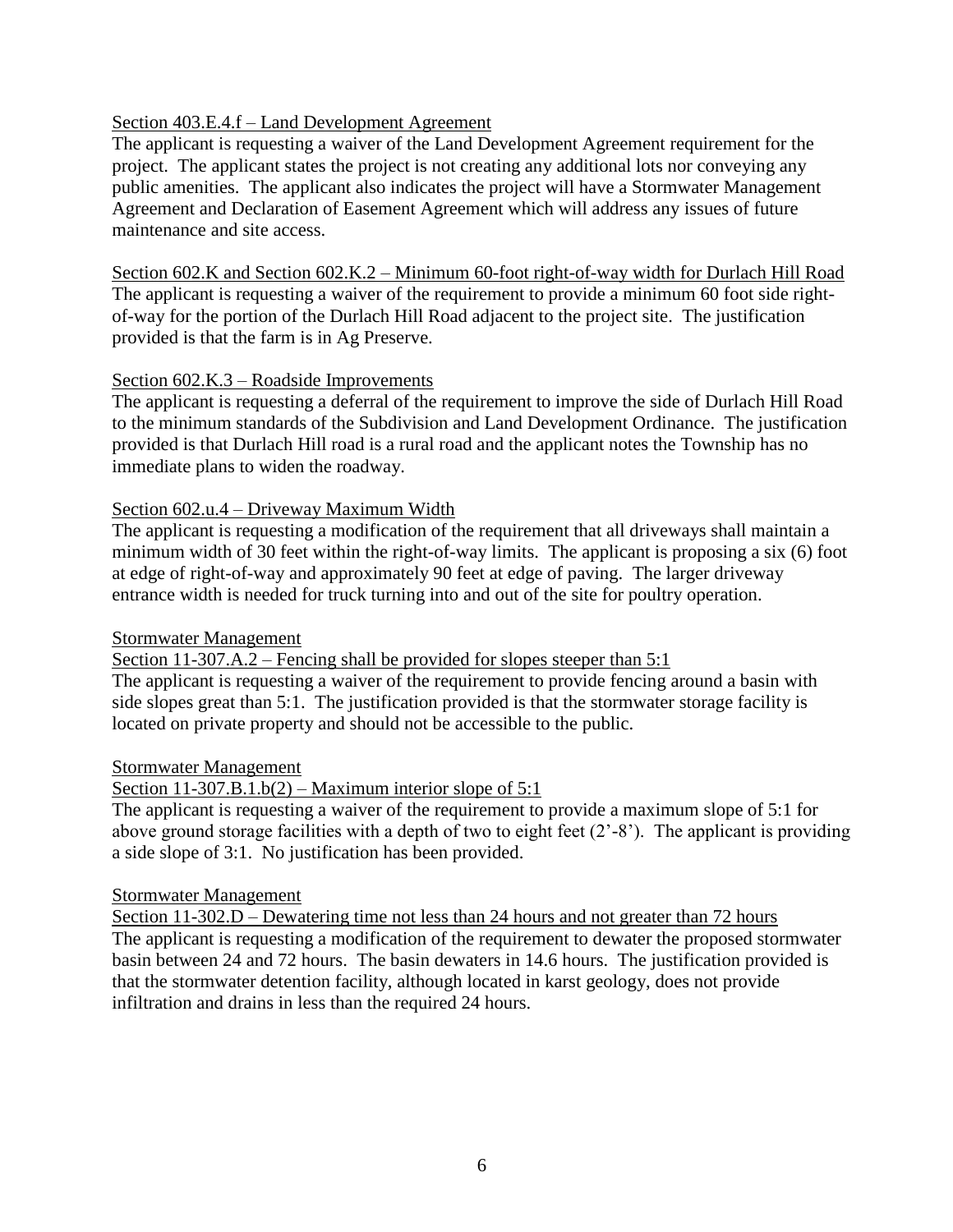Stormwater Management

Dewatering time not less than 24 hours for the 100-year storm event

The applicant is requesting a modification of the requirement to dewater the proposed stormwater basin in 24 hours. The basin dewaters in 14.6 hours. The justification provided is that the stormwater detention facility, although located in karst geology, does not provide infiltration and drains in less than the required 24 hours.

Keith Martin made a motion, seconded by Tim Lausch to grant plan approval contingent on compliance with the Hanover Engineering letter dated 12/10/15, reimbursement to the Township cost of traffic study, ordinance and signs, execution of MOU, Stormwater Maintenance Agreement and Letter of Credit in the amount of \$68,045.04. \* The motion was approved unanimously.

It was also a condition of approval that manure will not be stacked to the east of the buildings, and that concrete floors will be installed in compost hoop structures. The developer agreed to these conditions.

\*\* Gary Landis returned to the meeting. \*\*

3. Edwin & Judith Kurtz – Stormwater Management Plan

Bob Lynn reviewed the plan with the Board of Supervisors. Mr. Kurtz is proposing to construct a 46' X 380' poultry barn on his property located at 535 Indian Run Road.

Gary Landis made a motion, seconded by Keith Martin to approve financial security in the amount of \$37,786.13. \* The motion was approved unanimously.

Keith Martin made a motion, seconded by Gary Landis to approve the Stormwater Management Plan contingent on compliance with Hanover Engineering letter dated 12/10/15 and execution of MOU and Stormwater Management Agreement. \* The motion was approved unanimously.

4. HomeTowne Square – Hackman Road Street Dedication

Bob Lynn informed the Board of Supervisors that the stormwater pipe has been repaired along Hackman Road there was a sinkhole located also and has been repaired. The site will be back filled and paved tomorrow.

The dedication process will be tabled until next meeting.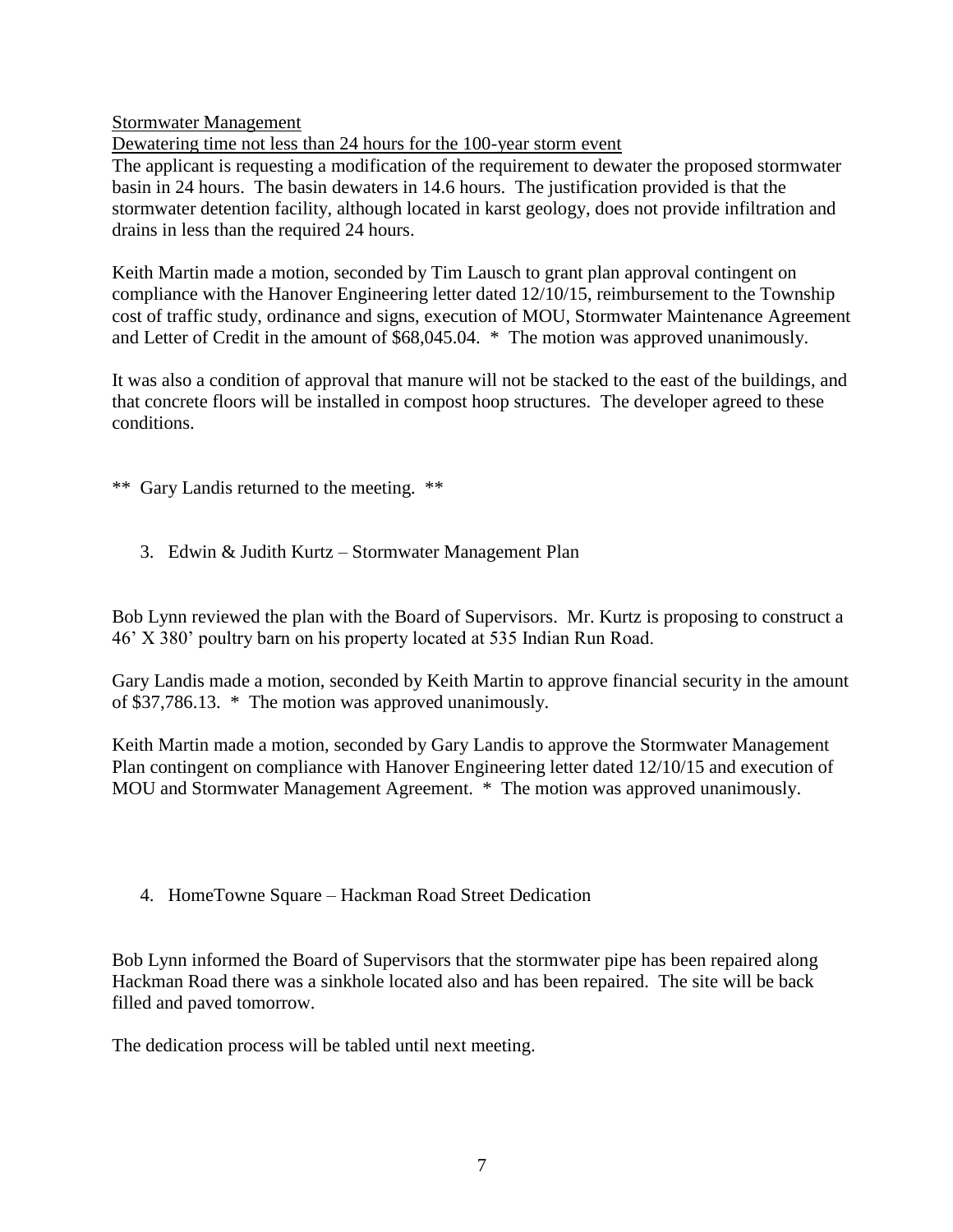5. Floodplain Ordinance Revisions

The Township received a letter from Shirk & Mejia, LLP identifying the proposed changes in Zoning and SALDO to bring into compliance with newly adopted FEMA regulations. Mr. Shirk and Bob Lynn will review the changes with the Planning Commission at its December 28, 2015 meeting.

No decisions were made at this time.

6. Bethany Gardens "As Built" Plan

Bob Lynn informed the Board of Supervisors that all comments on the plan have been addressed.

Gary Landis made a motion, seconded by Keith Martin to accept the "As Built" plans for Bethany Gardens Phases I, II and III. \* The motion was approved unanimously.

### **New Business**

1. 2016 Budget

Bruce Leisey, Township Manager, reviewed the proposed 2016 Budget with the Board of Supervisors and audience.

Items discussed included building permit revenue, transfer tax revenue, Police Contract service fees, donations, Rec Fund Capital Improvement, highway revenues and projects for 2016.

The Township Manager informed the Board of Supervisors and audience the 2016 Budget will be approved at its December 22, 2015 meeting.

2. Approve Use of Township Building for Tax Collection

Keith Martin made a motion, seconded by Gary Landis to approve use of the Municipal Building for collection of Real Estate taxes in April 2016.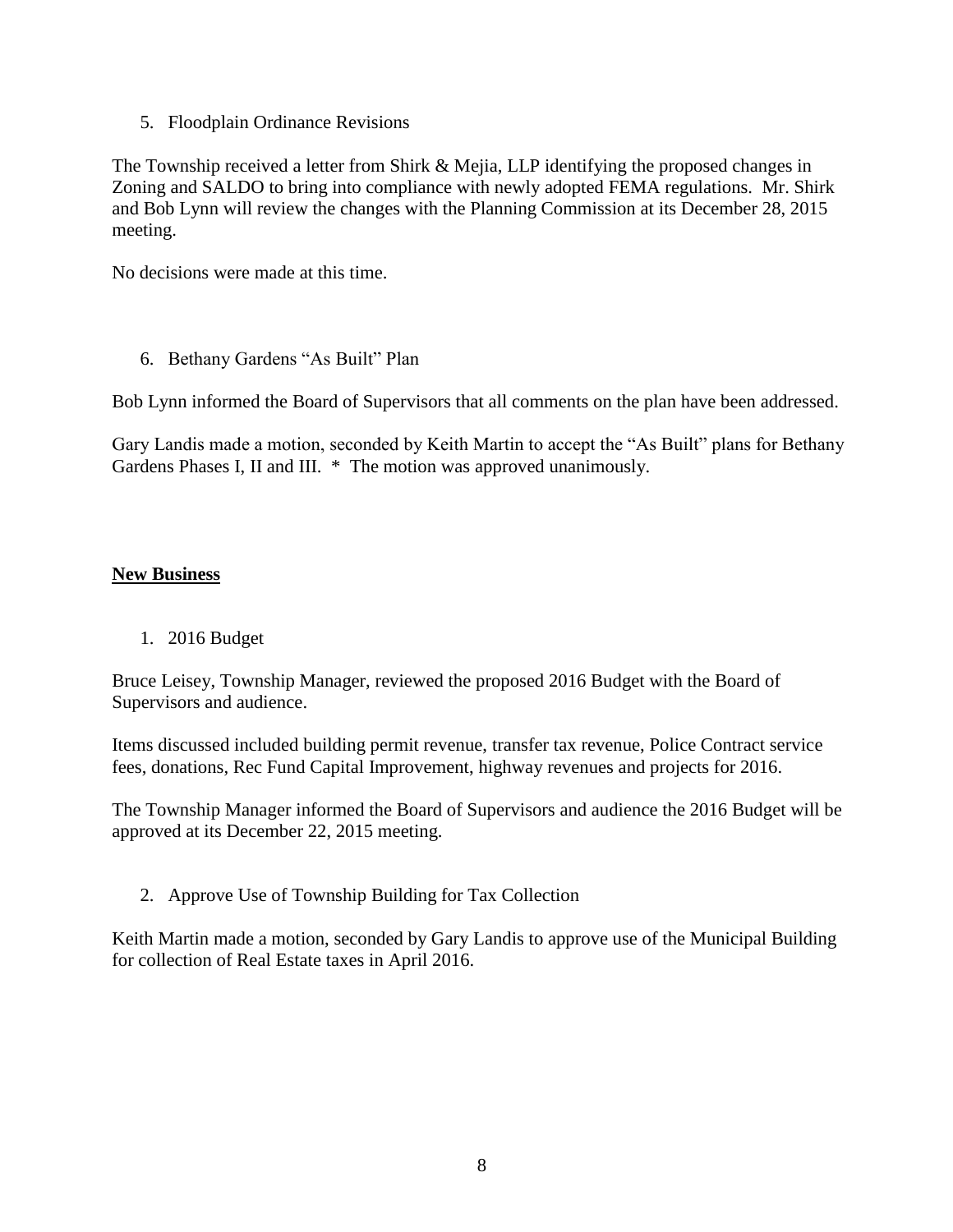3. Approve and Execute Police Annex Lease Agreement

Keith Martin made a motion, seconded by Gary Landis to approve and execute a four (4) year lease agreement with the NLCRPD for use of the old township offices at a rate of \$10,100 per year. \* The motion was unanimously approved.

4. Approve Advertising of 2016 Meeting Dates

Keith Martin made a motion, seconded by Gary Landis to approve advertising of the 2016 Meeting Dates, including the Tuesday AM Board of Supervisors meeting. \* The motion was unanimously approved.

5. Approve CM High 2016 Preventive Maintenance Agreement

Keith Martin made a motion, seconded by Gary Landis to approve execution of the 2016 Preventive Maintenance Agreement with CM High. \* The motion was unanimously approved.

### **Executive Session**

Keith Martin made a motion, seconded by Gary Landis to enter into Executive Session at 10:45 PM to discuss Potential Litigation and Personnel Issues. \* The motion was unanimously approved.

Keith Martin made a motion, seconded by Gary Landis to exit Executive Session at 11:20 PM. \* The motion was unanimously approved.

Keith Martin made a motion, seconded by Gary Landis to hire Donald Moyer for Seasonal Snow Plow Driver at a rate of \$18.00 per hour contingent on passing all employment verification and testing. \* The motion was unanimously approved.

### **Bills to be Paid**

### General Fund

Keith Martin made a motion, seconded by Gary Landis, to approve the General Fund bills totaling \$35,363.48 for the month of November. \* The motion was approved unanimously.